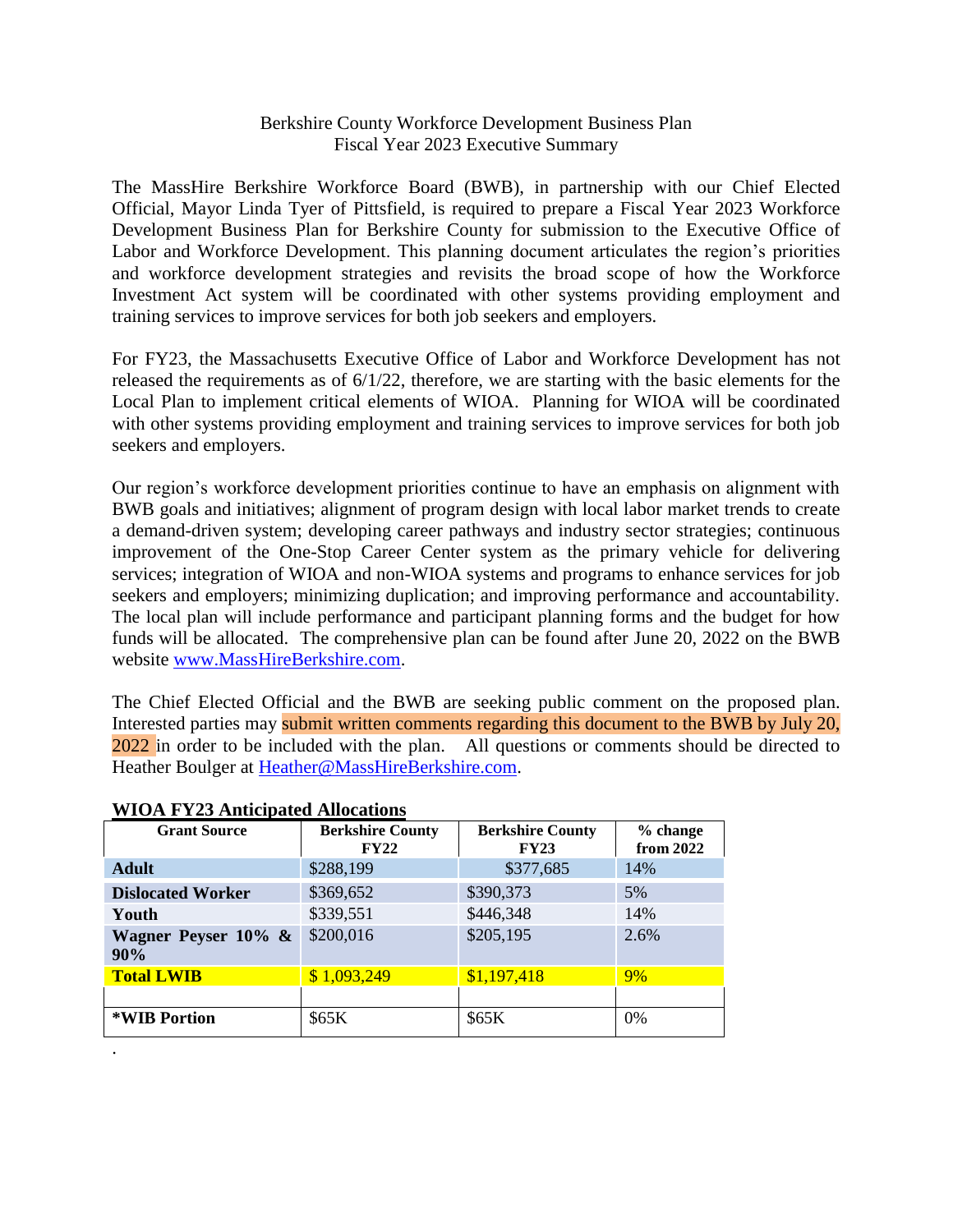The MassHire Berkshire Career Center staff are available Monday-Thursday from 8AM-4PM and on Fridays from 9AM to 4PM (Staff meeting from 8-9AM) for services. Some additional services will be provided virtually as well.

Training continues to be a priority of the Berkshire Workforce system with 30% of WIOA Adult and Dislocated Worker Program funds to be used for training/education. The Berkshire County Individual Training Accounts will be capped at \$6,500. Training opportunities include a customer-choice driven form of individual training accounts that will help pay for the costs of approved training programs. We have requested a training waiver due to the pandemic and limited number of customers entering training.

*Below are the negotiated performance goals*.

|  | <b>Title I Adults:</b>                           | Approximately 34 adults will be served in FY23. |
|--|--------------------------------------------------|-------------------------------------------------|
|  | <b>Negotiated Performance Goals:</b>             |                                                 |
|  | Entered employment rate Q2:                      | 75%                                             |
|  | Entered employment rate Q4:                      | 75%                                             |
|  | <b>Training Activities Obtaining Credential:</b> | 65%                                             |
|  | <b>Average Earnings:</b>                         | \$5,000                                         |
|  | Measurable Skill Gain:                           | 35%                                             |

Adult job seekers will have access to a broad array of services from a comprehensive assortment of employment programs. WIOA provides for basic core services, which are available to all job seekers, and additional intensive and training services may be available to persons who meet certain eligibility criteria. On-the-Job Training (OJT) opportunities are also available which is occupation specific training provided by an employer for a limited duration.

Additional collaborations included the Department of Elementary and Secondary Education funded adult education and post-secondary vocational education; Massachusetts Rehabilitation Commission and Commission for the Blind vocational rehabilitation for persons with disabilities; Department of Transitional Assistance funded education and training services to public assistance and food stamp recipients; and Title V services to older workers.

**Title I Dislocated Workers:** Approximately 50 dislocated workers will be served in FY23. Goal of 31 participants entering training.

Proposed Performance Goals:

| $\bullet$ | Entered employment rate Q2:                     | 86%     |
|-----------|-------------------------------------------------|---------|
|           | Entered employment rate Q4:                     | 85%     |
| $\bullet$ | <b>Training Activities Obtaining Credential</b> | 62%     |
| $\bullet$ | <b>Average Earnings</b>                         | \$7,800 |
| $\bullet$ | Measurable Skill Gain:                          | 35%     |

Dislocated workers are those who have been permanently laid off or have received a notice of termination or layoff from employment and are eligible for the same WIOA core, intensive and training services provided to Title I Adults. Other training resources include National Emergency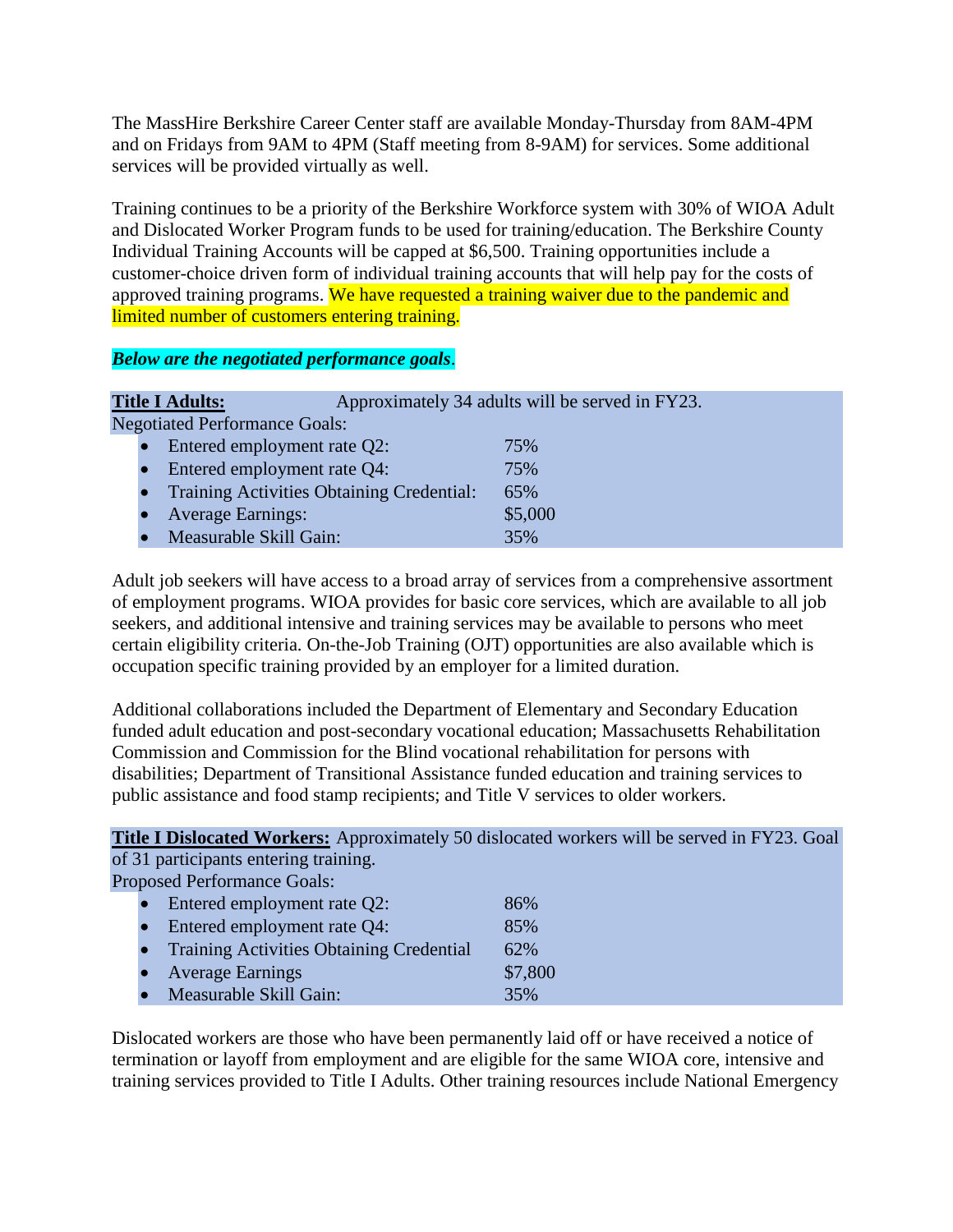Grants for targeted company lay-offs, On-the-Job Training, Workforce Competiveness Trust Fund grant, and other industry-specific training grants in the region.

| <b>Title I Youth Programs:</b>                          | Approximately 42 youth will be served in FY23 |
|---------------------------------------------------------|-----------------------------------------------|
| Proposed Performance Goals will be negotiated:          |                                               |
| $\bullet$ Entered employment rate $\Omega$ <sup>1</sup> | 650/                                          |

| $\bullet$ Entered employment rate Q2: | 65%     |
|---------------------------------------|---------|
| • Entered employment rate Q4:         | 65%     |
| • Average earnings $Q2$ :             | \$2,000 |
| • Degree or certificate attainment    | 65%     |
| • Measurable skill gain:              | 45%     |

Youth programs are selected through a competitive bidding process and target low income, atrisk youth ages 14-21 who are in-school or out-of-school. Key services to *in-school youth* are dropout prevention; academic support; career and leadership development; work experience; and case management services that link youth to other community resources and youth partnering agencies. Primary outcomes for in-school youth are successful completion of high school with a transition to employment and/or post secondary education and attainment of a degree or certificate/credential.

Key services to *out-of-school youth* include programs that raise educational attainment levels and provide academic support; occupational skills development; career and leadership development; work experience; and case management services that link youth to other community resources and youth partnering agencies. The primary outcomes for out-of school youth are transition to employment and/or post-secondary education, attainment of a degree or certificate/credential and literacy/numeracy gains.

The Berkshire Region works closely with the Department of Social Services and Department of Youth Services to better coordinate dropout prevention and reintegration activities. Additional collaborations for youth include School-to-Career Connecting Activities programming which encompasses 12 school districts in providing internships to high-school students; Youth Works which places low-income, at-risk youth from Pittsfield into summer jobs; and the Berkshire Reconnect Center which works with youth to reconnect them to school, develop alternatives and/or identifies employment opportunities.

## Wagner-Peyser:

Approximately 3,700 individuals will receive labor exchange services in FY23 Approximately 400 employers will be served.

| Persons with Disabilities served | 175   |
|----------------------------------|-------|
| Unemployment Insurance           | 2,200 |
| Veterans served                  | 185   |

Wagner-Peyser provides universal access to core services as delivered through the One-Stop Career Center and an integrated array of labor exchange service activities between the job seeker and employer.